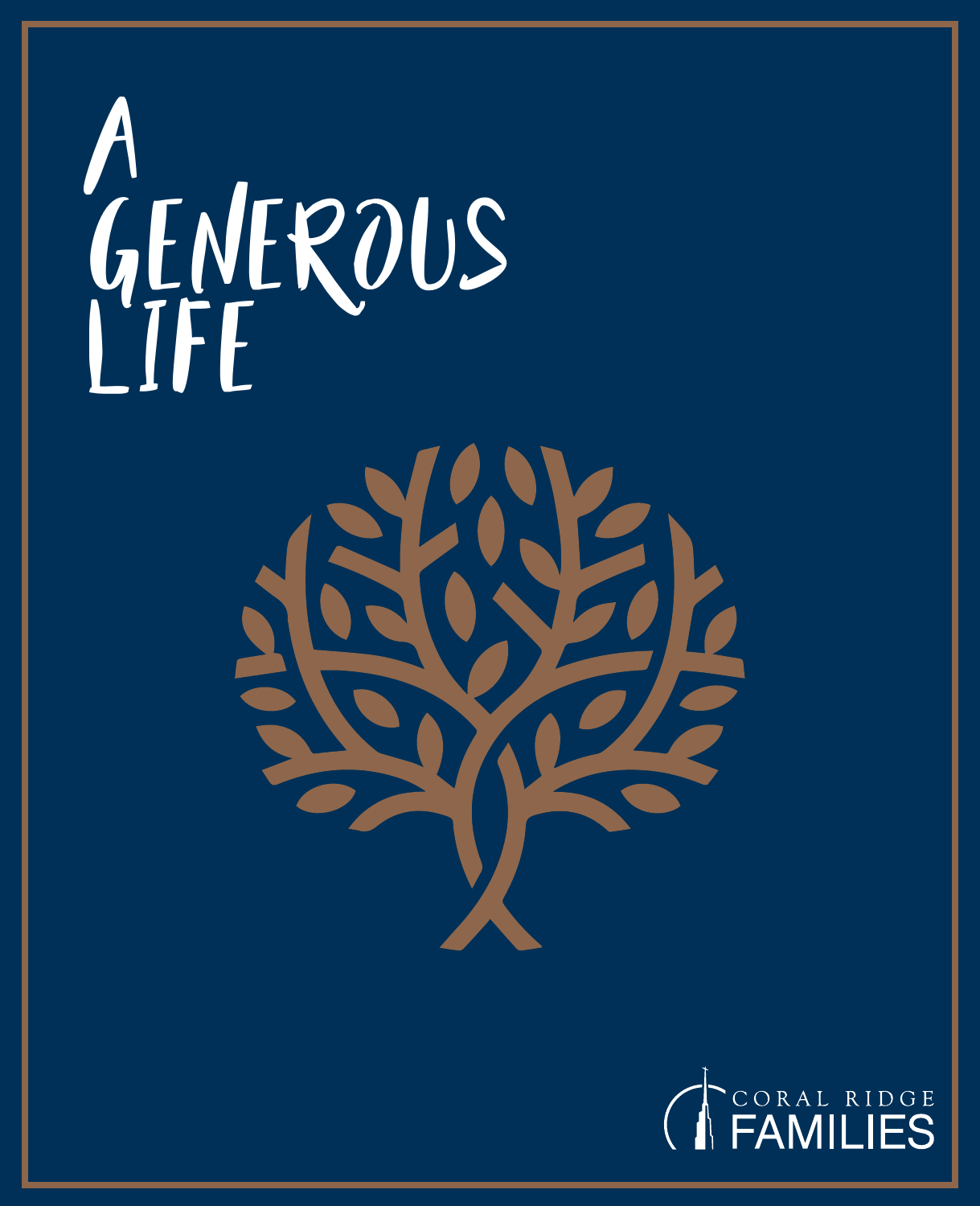

Follow along each day with a worship playlist to accompany each daily devotional.

> *Scan here to access the playlist*

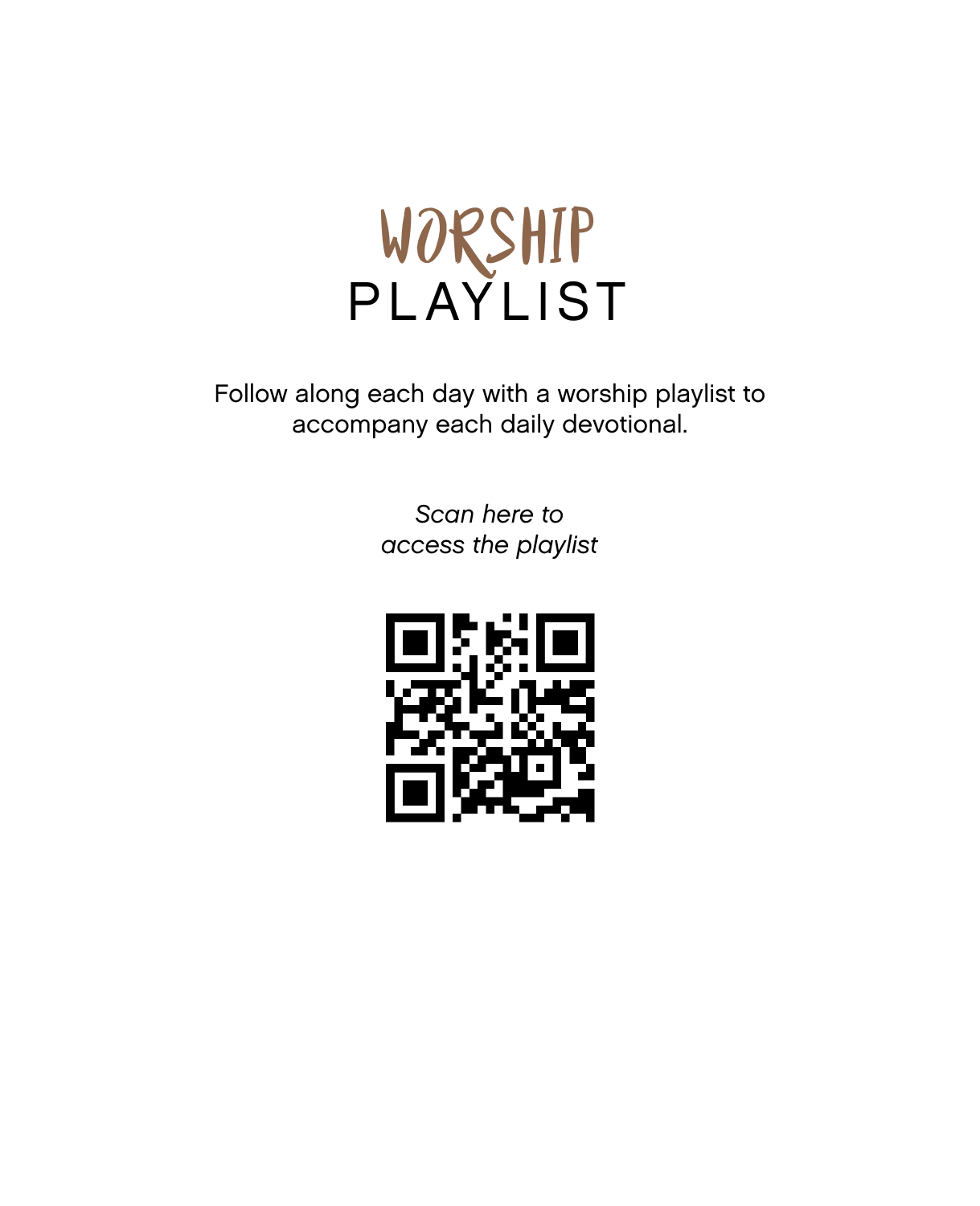# GENEROUS LIFE? WHAT IS A

A generous life is a life marked by extreme generosity. It is the response of a heart overflowing with gratitude for what God has done. It is a commitment to freely give of your time, talent, and treasure because you realize you have everything you need in Christ. This requires an embrace of the biblical understanding of gospel-centered stewardship, which is defined by four core truths:

- 1. God owns everything.
- 2. God calls us to partner with Him and invest in His Kingdom.
- 3. God wants us to trust Him with everything.
- 4. God is the Big Giver.

As God's stewards, we demonstrate generosity as a witness to the abundance of grace that we have received in Christ. We have been given the greatest gift of all; now in return we can give everything away for the Glory of God.

Each week during the Generation to Generation Capital Campaign, take time as a family to reflect on the four core truths of gospel-centered stewardship. We have provided a brief summary, scripture, and questions for conversation. Hopefully this leads to a biblical worldview of generosity that advances the Kingdom of God.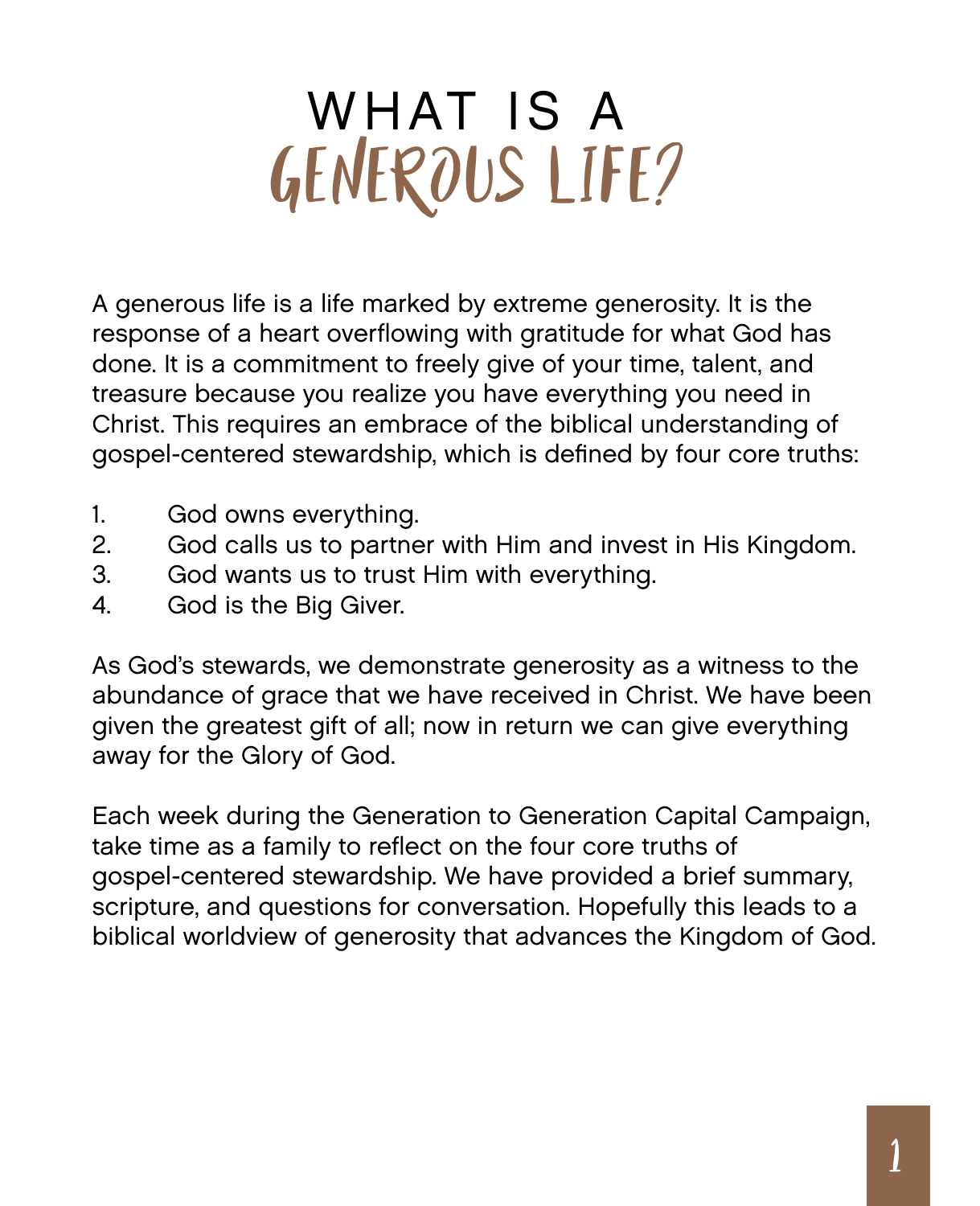# GOD OWNS EVERYTHING

# MONDAY | GENESIS 1

Whether the story of creation is familiar to you or not, it is something we should all remember every time we read the Bible. Genesis sets the stage for the rest of God's story. It tells us in verse one that "God created the heavens and the earth." The whole universe and everything he created belongs to God and exists to glorify him! What God forms in the first three days he fills in the remaining six days. The chapter concludes with the "creation mandate" which gives humanity the most import job of taking care of God's creation in order to spread the beauty and majesty of God's image everywhere!

### Reflection Questions:

- 1. What are some things that belong to God?
- 2. Why is it important to remember the story of Genesis 1 when we read and talk about the Bible?
- 3. If God owns everything, how does that change the way you view your belongings?

# TUESDAY | JOB 41:1-11

Job was a man who had everything you could want. He had enough money, lots of land and animals, a nice house with plenty of food, and a beautiful family. But the book of Job is all about trusting God in every circumstance, even the sad circumstances. One day, Job lost everything that he held dear. As you can imagine, Job and his friends had lots of questions to ask like, "Why would God allow these good things to be taken from me," and "how come bad things happen to good people?" His journey is one worth reading, but at the end of the book God answers Job's questions by reminding him of a gigantic creature called a "leviathan" that was bigger than any whale or shark you could imagine. No one was brave enough or strong enough to control the leviathan, but God answers Job by reminding him how he is in control of even the biggest, scariest creatures. After all, he made the leviathan and everything in the sea! That's why, in every circumstance – even when we don't see all the reasons – we can remember that God owns everything and that our job is to trust that he is in control of all things.

- 1. What's the biggest, mightiest creature you can think of?
- 2. What do you need to trust God with today?
- 3. How does this passage help us trust God?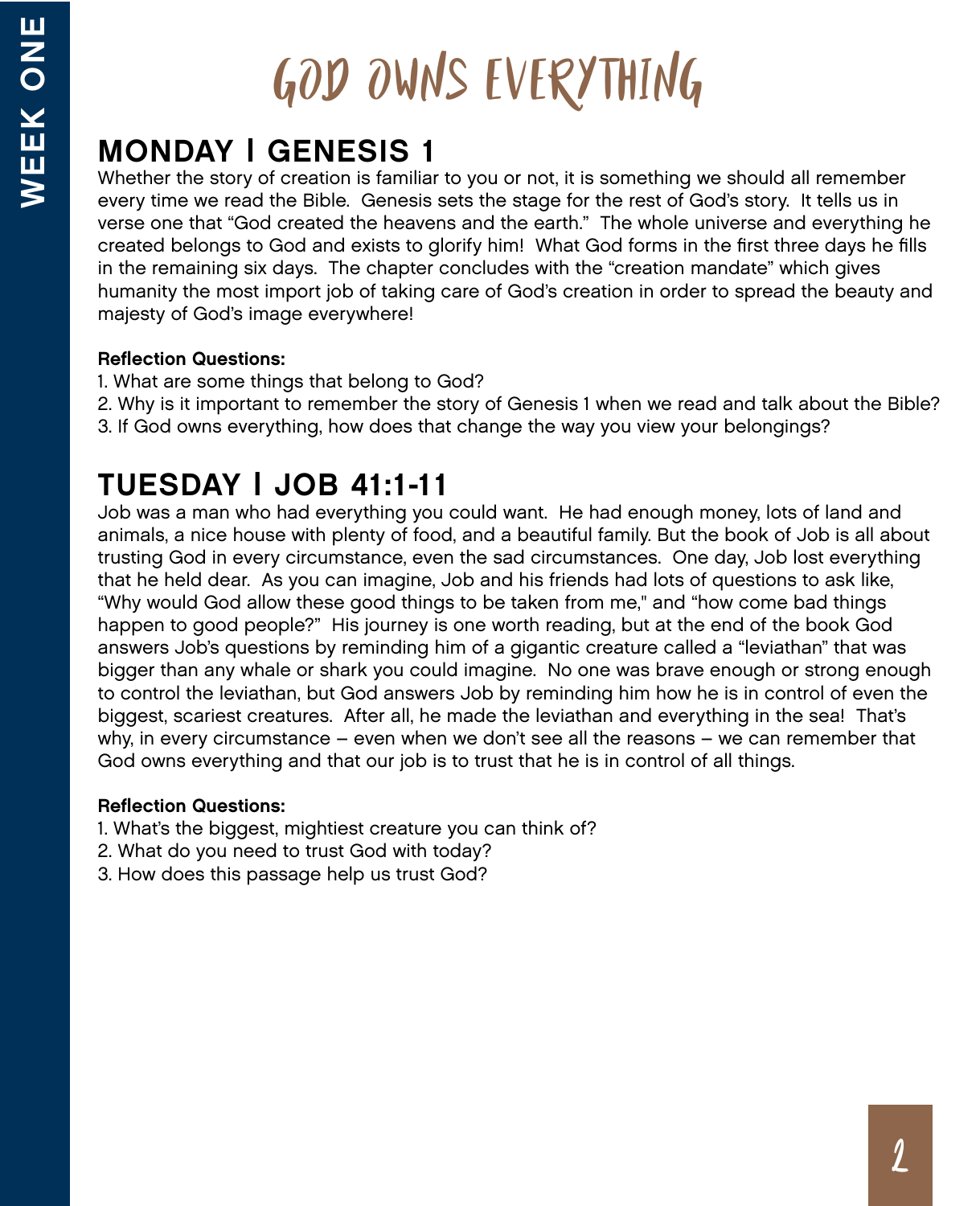## WEDNESDAY | PSALM 24

The David who wrote this Psalm was not only a gifted poet and songwriter but also a mighty king. As king, it would be easy to view your success, possessions, and servants as things that you earned or deserve. In fact, so many of the earthly kings throughout history acted as if they were the ones who owned everything. Yet, this Psalm reminds us of a powerful truth: God is the true "King of glory" Everything that exists – including earthly kings and kingdoms – are from Him.

Reflection Questions:

- 1. If you were king or queen for a day, what would you do?
- 2. What does this Psalm tell you about God?
- 3. What does this Psalm tell you about yourself?

## THURSDAY | HAGGAI 2:1-9

Haggai was a prophet to the people of God who had become discouraged and reluctant to rebuild the temple after returning from exile. The people said they were too poor to spend time or money fixing God's house since they could barely take care of their own property. For 15 years, no work was done on God's house of worship. So the Lord, through his messenger Haggai, helped change the perspective of everyone who thought they were too small to be a part of God's big project. Haggai reminds us that "Lord of hosts" is in control of everything – not just silver and gold, but all the peoples and all the nations and all the sea and dry land and everything in heaven and on earth! No one is too small that God cannot use them to grow his Kingdom.

Reflection Questions:

- 1. How can you serve God by using your time, money or abilities?
- 2. What have you been holding back for yourself, either because you feel too small or you've been reluctant to trust God?
- 3. How does this passage or the story of Haggai change your perspective?

## FRIDAY | COLOSSIANS 1:13-23

At the beginning of the week, we learned that since God created everything, he owns everything. If you think back again to Genesis, you'll remember that Adam and Eve (our first parents) sinned by taking what was God's for themselves. Because of this act of disobedience, we are all born with sin in our hearts that causes us to be selfish, disobedient, and unkind. While God is holy and just to punish sin, he does something amazing so that we don't have to pay the penalty for our sin. God doesn't just press "restart" like in a video game; instead, he sent his Son Jesus to make all things new. So Jesus gave up his wealth and place in heaven as God (vs. 15) and traded it for a criminal's cross to die in our place. Just as Colossians teaches, Jesus is the "firstborn of all creation" which means that everything was made by him and for him. He's also called "the first born from the dead" because by his death and resurrection. Jesus demonstrates his Lordship over even life and death. The Gospel is that God was willing to redeem everything he owns in the person and work of Jesus.

- 1. What does verse 16 say about Jesus?
- 2. How does Jesus make peace between us and God?
- 3. How does the Gospel show us that God owns everything?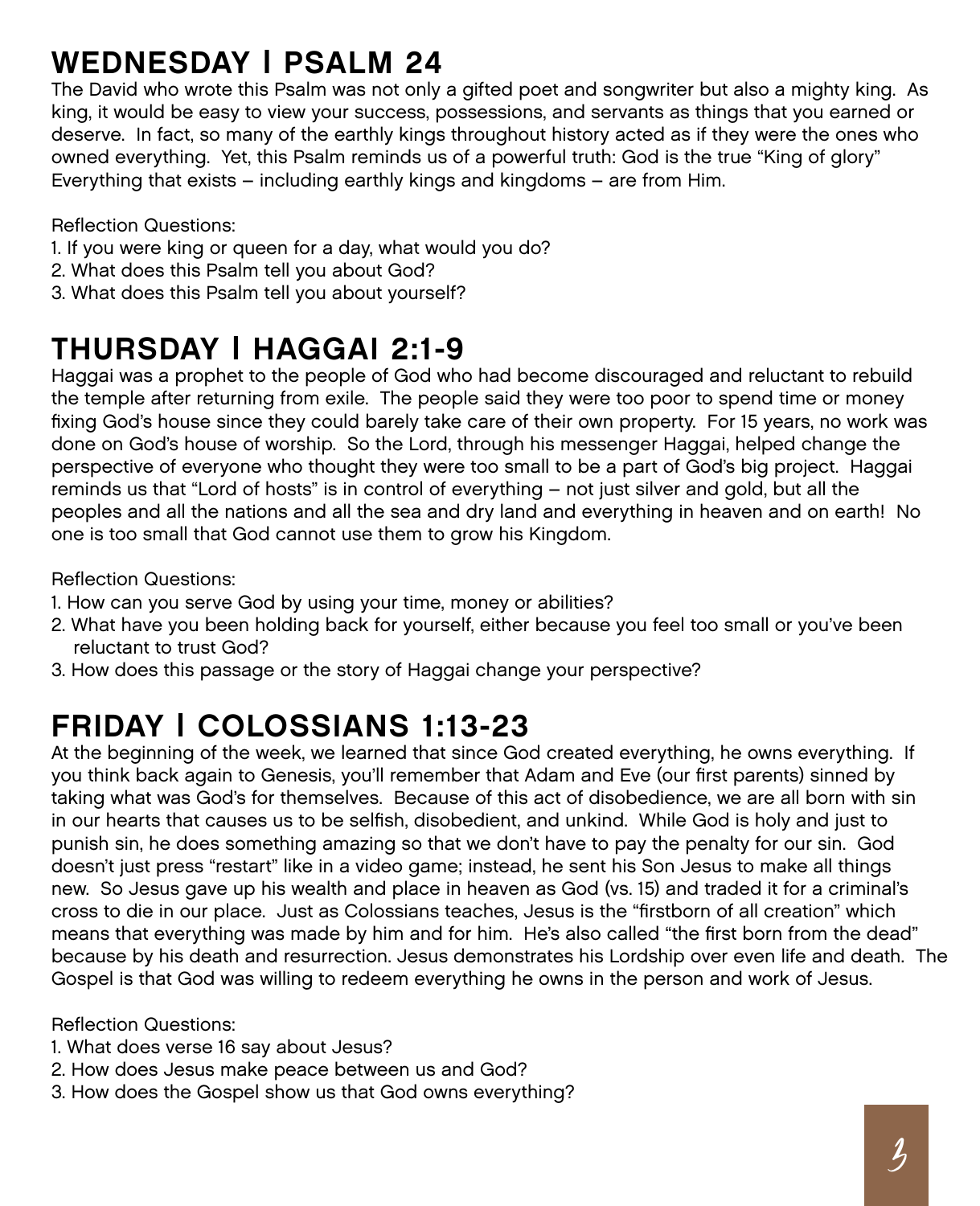# GOD CALLS US TO PARTNER WITH HIM AND INVEST IN HIS KINGDOM

## MONDAY | MARK 10:17-31

Nothing beats a close-up look at a conversation with Jesus. In one encounter, a certain rich young man asked Jesus what he needed to do to get eternal life. The young man thought he was deserving of eternal life since he had kept all the commandments and grown up to be a good person. He was obviously looking for a simple answer, so Jesus gave him one. "Come, follow me." God's Kingdom isn't made with human wealth or people who think of themselves as better than others. It's an upside-down Kingdom in the sense that the first shall be last and the last shall be first. None of us is good enough to "impress" God into giving us eternal life. Saving ourselves by doing good things doesn't work. But with Jesus' righteousness as our own, we can give of all we have knowing that "all things are possible for God" (vs. 27). It won't be easy, but God will always be there to hold you up when you fall and to provide for your needs every step of the way.

### Reflection Questions:

- 1. Why did the rich young man walk away sad?
- 2. What's "upside-down" about the way God's Kingdom works?
- 3. How is God calling you to "Come, follow me" (vs 21)?

## TUESDAY | 1 CHRONICLES 29:10-19

David didn't get to build the temple or see it come to fruition. He did, however, play an important role in planning and preparing for its construction. Up til this point, God's people met with him in a portable tent because they'd been wanderers since their days in Egypt. In this passage, King David offers up a beautiful prayer of dedication before God for the many blessings he has given to his people. Although David contributed large amounts gold, silver, bronze, cedar trees, stone, and willing workers to make everything possible, he humbly acknowledges that "all things come from God" and he is simply giving back to God what he's received. As David is directed toward God's generosity and faithfulness, his own heart is moved to partner with the Lord in making the earth reflect God's Kingdom as it is in heaven.

- 1. Who does David pray for in this passage?
- 2. How can you partner with God in making earth as it is in heaven?
- 3. Even though this passage never mentions Jesus by name, how does it point us to Christ?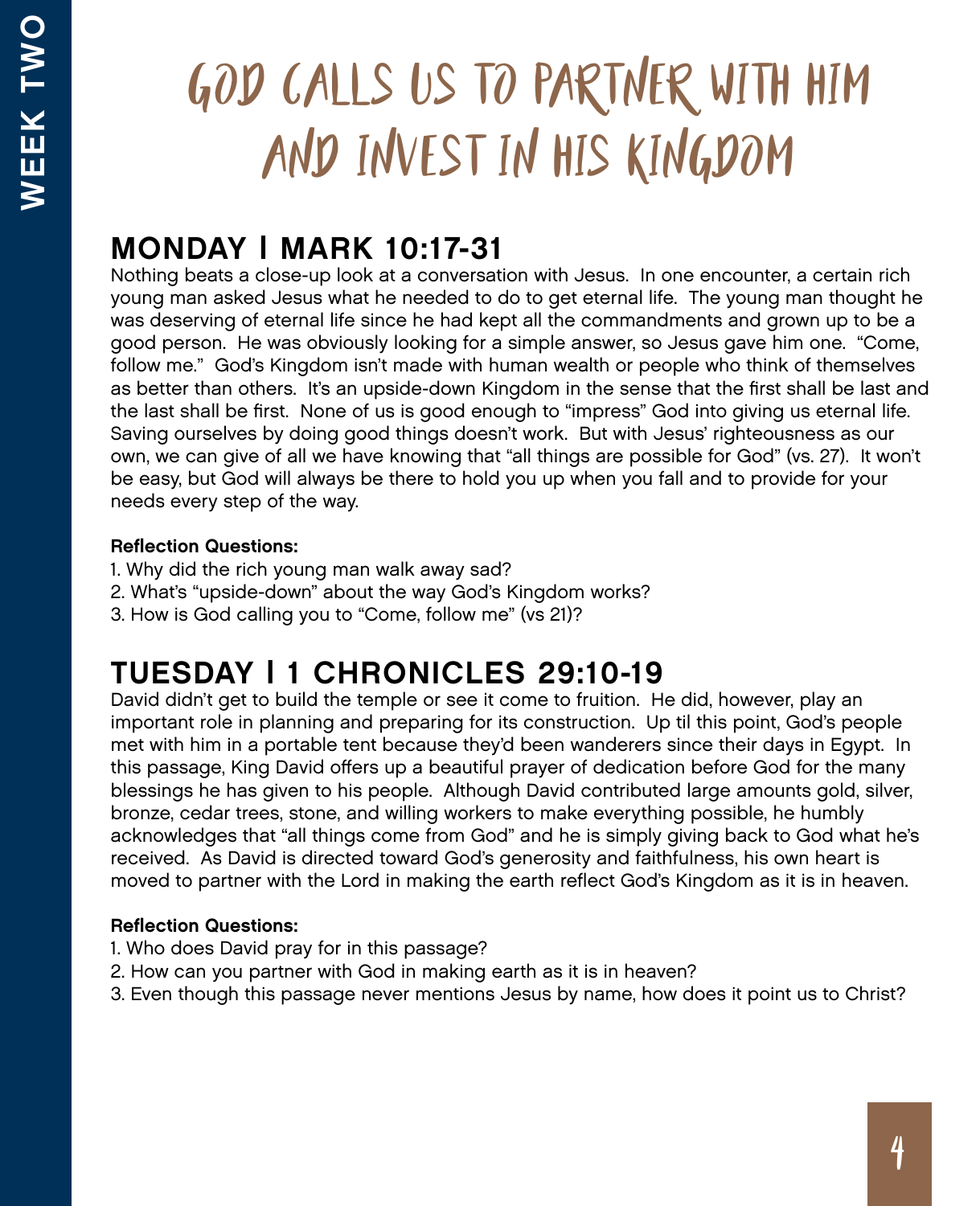# WEDNESDAY | PROVERBS 11:24

Proverbs is a unique book of the Bible that gives us short statements of wisdom to help in everyday life. In Proverbs 11:24, we're given advice on how to be generous with our resources and not stingy. The more generously a farmer scatters his seeds, the more fruitful his crop with be! If the farmer were to be stingy with his seed-planting, his crops would not be fruitful or rewarding. The same is true of us when we give our time, talents, and treasures. We never lose when we give generously to God's work.

#### Reflection Questions:

- 1. What happens if a farmer plants only a few seeds? How about many seeds?
- 2. How does this verse help encourage you to be generous?
- 3. How does the analogy of "scattering" apply to the Christian life and growing God's Kingdom?

## THURSDAY | 1 JOHN 3:16-18

It's easy to say, "I love you" to your parents, but much harder to demonstrate your love when they ask you to do your chores. It's pretty easy to be nice to your friends when they're nice to you, but much harder to share with someone in need. 1 John 3:16-18 tells us that not only did Jesus say he loved us, he demonstrated it by laying down his life for us. God wants us to partner with him in building his Kingdom based on love – not just by saying it, but by doing it.

#### Reflection Questions:

- 1. If you told your parents that you loved them every day, but never did what they asked, would that be demonstrating your love to them?
- 2. What actions can you take today to show someone you love them?
- 3. How does Jesus help us to do this?

## FRIDAY | MATTHEW 25:14-30

The famous "Parable of the Talents" helps us see what God's Kingdom is like. In this parable, we're told of three "investors." Investors are supposed to take care of someone else's money and cause it to grow over time. The investors in this story were given money by their master who went away for a while. The first two servants were faithful with what they'd been given and caused it to grow while the master was away. The third servant did not invest; he just buried the money in the ground. When the master returned, he dealt kindly with the first two servants but harshly with the third. Jesus' clear message is that we ought to be faithful with what God has given us. He wants us to be active helpers in growing his Kingdom as we trust him with all that he's entrusted to us.

- 1. What did the third servant do with his money?
- 2. What does "investing" mean?
- 3. How are you being faithful with what God's given you?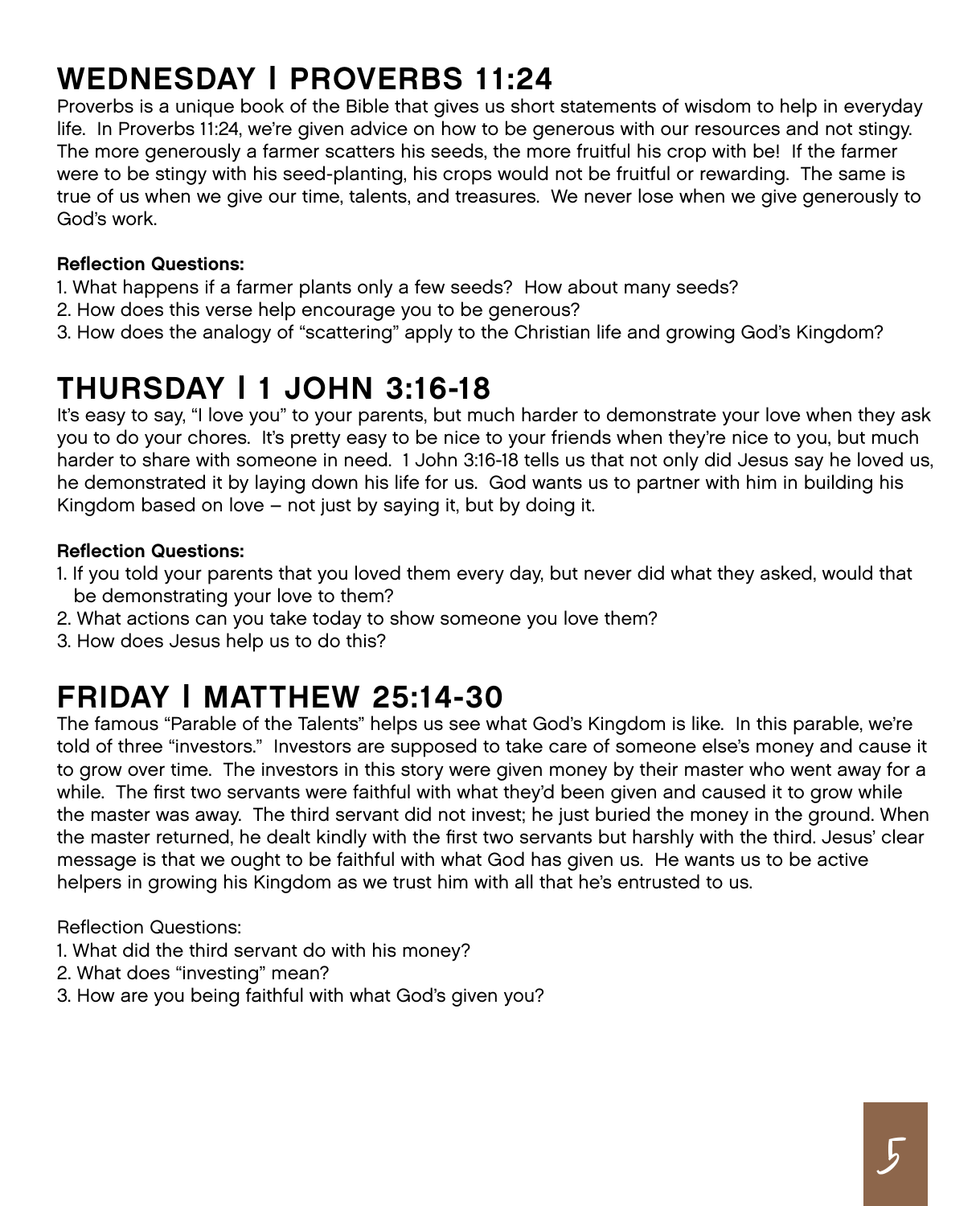# GOD WANTS US TO TRUST HIM WITH EVERYTHING

# MONDAY | DEUTERONOMY 8:11-20

When you have lots of nice things, it's easy to think you earned them by your own power and might. That's why centuries later Jesus said that, "It's easier for a camel to go through the eye of a needle than for a rich person to enter the Kingdom of God" (Mark 10:25). He wasn't saying that people with lots of money aren't going to be in heaven; rather, that money and earthly possessions make it hard to remember that God is the giver of all good things. Deuteronomy 8 reminds us that it is God who gives power to great wealth. More importantly, it teaches us that the reason God gives us blessings is to "confirm his covenant" with us so that we will always trust him with everything.

#### Reflection Questions:

- 1. What can you trust God with today?
- 2. How does having a lot of money or nice things sometimes cause us to forget to trust God?
- 3. What should God's blessings teach us to do?

## TUESDAY | MALACHI 3:6-10

Malachi is the final prophet in the Old Testament, and he was given a message to tell the people to stop "robbing" God. They had grown selfish with all that God had given them and by holding back their tithes and offerings they weren't demonstrating their trust in him. The challenge is trusting God enough to give him all that he asks for. As we've learned, God doesn't deserve just ten percent of what we have; he owns it all! The good news is that God promises to "open the windows of heaven" and pour down his blessings on those who trust him. This doesn't mean there won't be hard times or days when we don't get what we want, but it does mean that God will always provide for those who trust in him.

- 1. Why does God want us to give tithes and offerings?
- 2. Why did Malachi tell the people they were "robbing" God?
- 3. What does God promise to do for those who trust him?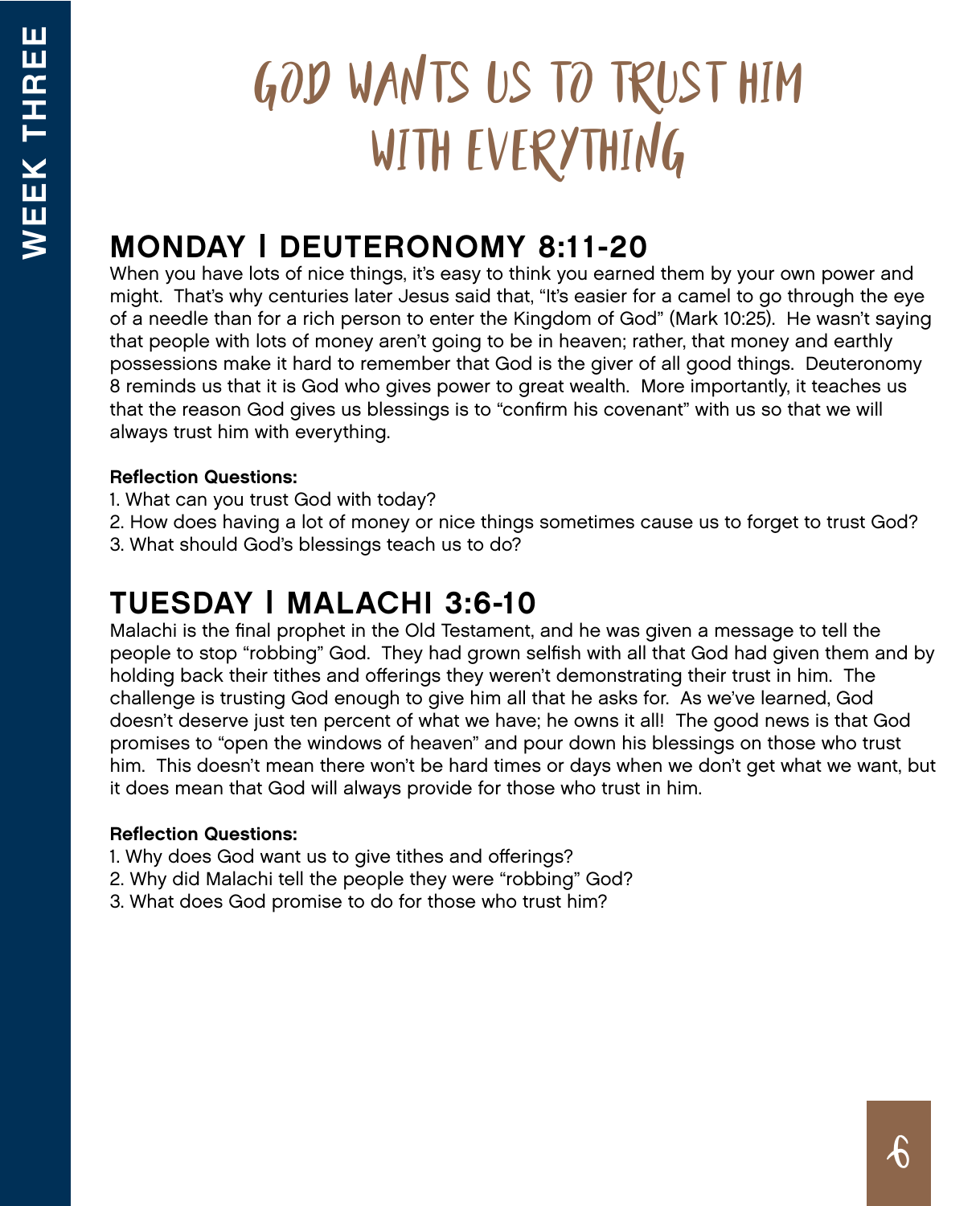# WEDNESDAY | HEBREWS 13:7-16

The writer of Hebrews encourages his audience to remember their leaders, the ones who declared and demonstrated the Gospel to them. He then goes on to teach how Jesus has done everything necessary for salvation! Instead of animal sacrifices, and trying to be good enough, Jesus was the once-and-for-all sacrifice for sin. We don't need to listen to anyone who tries to teach us that we need Jesus plus something else. Jesus is enough! The author then ends by saying that God is most pleased by the sacrifice of "acknowledging his name" and the beauty of what Jesus has done for us. When we trust and believe this, we can't help but to do good and share what we have because we know that God has given us all that we need in Jesus!

#### Reflection Questions:

- 1. What's something good you can do today?
- 2. Do we share and do nice things for people so that God will look at us and say, "Okay, now you're good enough to be a part of my Kingdom"?
- 3. How does this passage help us to trust God?

## THURSDAY | ACTS 4:32-37

In the book of Acts, we're told of the special mission that Jesus gave his followers. He told them to be "the Church" – not a building with stained glass, but to be people of God, advancing his Kingdom and telling everyone about Jesus. In this passage, the people of the early church sold everything they had so that they could share the money with those in need. They knew, that because Jesus was alive, all God's promises were true! There was nothing that could separate them from God's love and protection, even if they sold their house and land and gave it to the poor! What a powerful reminder that because of Jesus, we really can trust God with everything.

#### Reflection Questions:

- 1. Why did the people sell their houses and land?
- 2. What are some ways that you can give up what you have in order to help those in need?
- 3. How does this story give you strength to trust God today?

## FRIDAY | 1 TIMOTHY 6:3-10

Paul was close with his younger friend Timothy. He wrote two letters to him about how to lead the church. One of the things he said over and over to Timothy was, "Don't listen to false teaching." Paul basically says, "You shouldn't try to be good just because you want to get rewarded for being good." We should remember that we didn't bring anything into the world and we can't take anything out either. Holding onto our money and possessions too tightly can be a slippery slope that causes us to love those things more than God. More than anything, we should remember that Jesus came into the world with nothing so that he could win us back from sin and death in order to give us eternal life with God. For that, we must trust him with everything!

- 1. What's your favorite possession or activity?
- 2. How do you keep from loving those things more than God?
- 3. Why should we trust God with everything?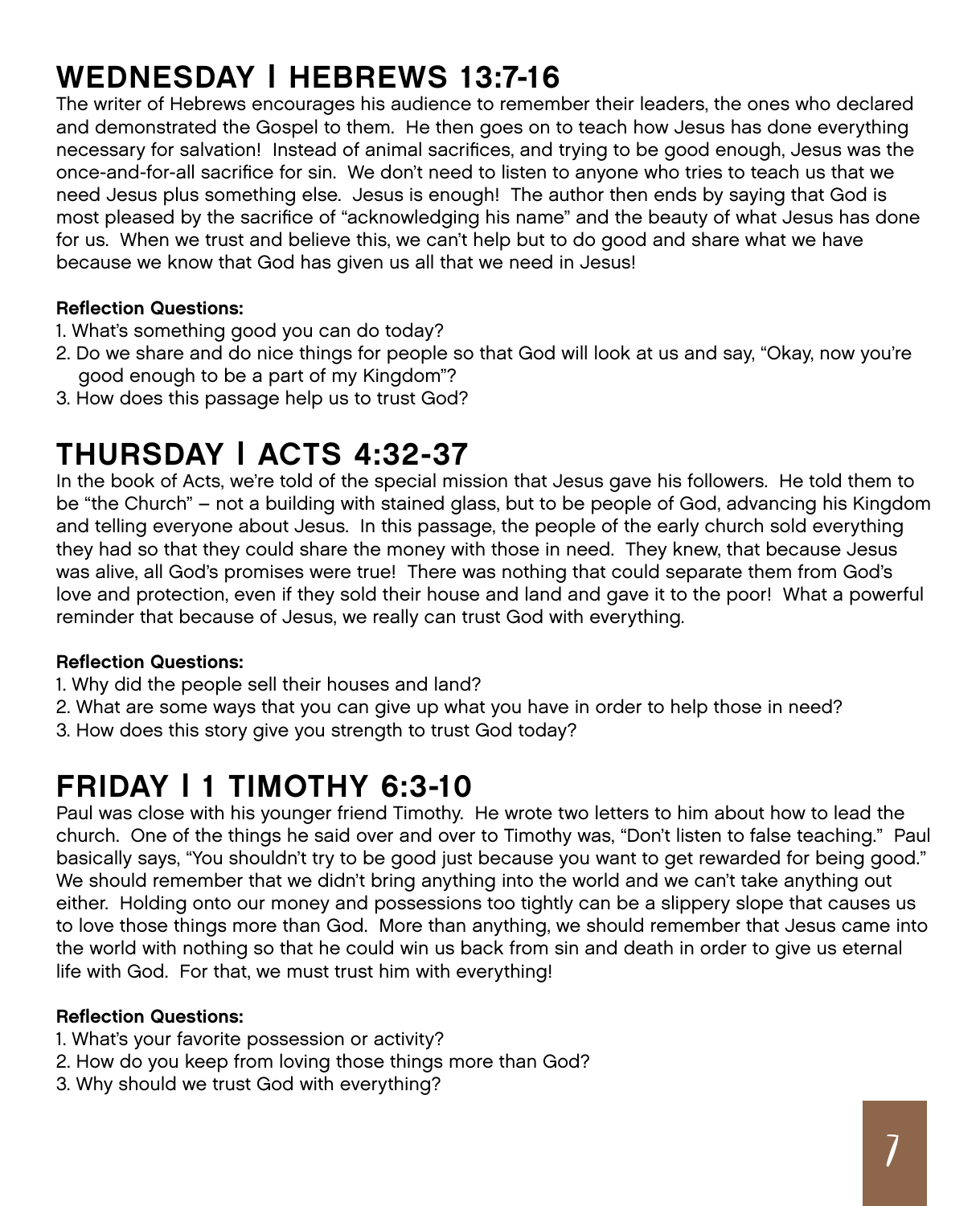# GOD IS THE BIG GIVER

## MONDAY | JAMES 1:2-4, 17

There are lots of people who do good things for others. For example, people donate money to charities, spend their time volunteering, give gifts to family and friends, and lots more. What the book of James goes on to tell us, is that every good thing – even the good that other people do – is because God is the Big Giver. He goes a step further to say that even the hard trials and suffering that we may face are good gifts from God. How can that be? Although we don't often realize it, God uses the hardships we face to strengthen our faith and cause us to rely on him. Just like the sun never turns off, God's goodness never turns off. We know this to be true because of Jesus, who through his gruesome death made a way for everlasting life.

### Reflection Questions:

- 1. What are some good gifts God has given you?
- 2. If God never changes, does he ever stop being good?
- 3. How could a tough trial be a gift from God?

## TUESDAY | GENESIS 22:1-14

It's really hard to give up something you love. There's no doubt that Abraham had a hard time when God asked him to give up his son Isaac. It wasn't that God was trying to be mean or hurt Abraham … he wanted Abraham to know what true sacrifice and provision felt like. God was asking Abraham to trust him in order to teach him what it would feel like to give up your only son. In fact, that's exactly what God did thousands of years later with Jesus. He provided Jesus to die in our place just like he provided a ram for Abraham so that Isaac wouldn't have to die. If you ever doubt or forget God's goodness, all you need to do is read the Bible and ask him to show you how he's the Big Giver who has truly provided everything you need in Jesus.

- 1. What's something you would have a hard time giving up?
- 2. Why did God ask Abraham to give up his son Isaac?
- 3. How has God provided for you today?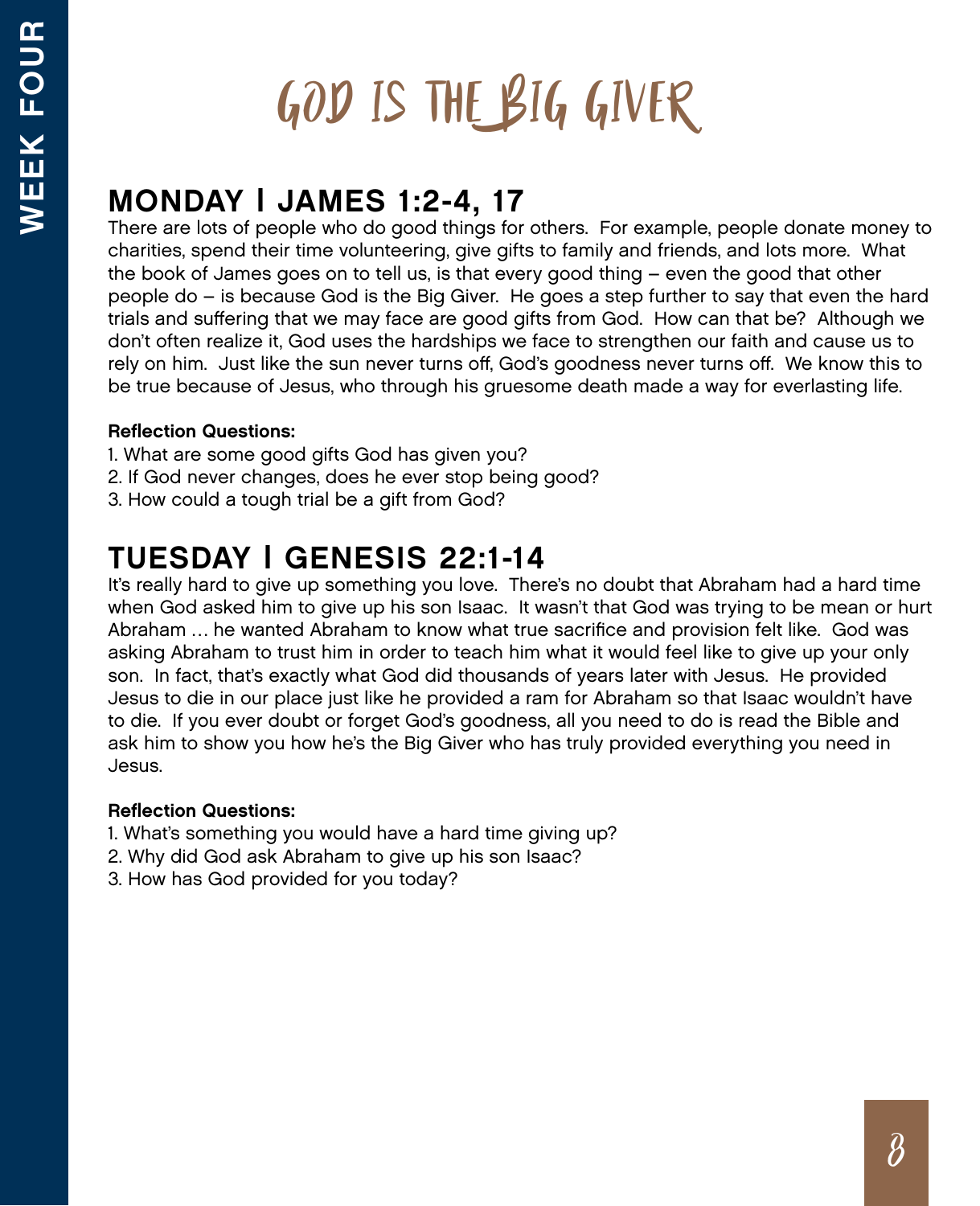# WEDNESDAY | PHILLIPPIANS 4:12-13, 19-20

Philippians 4:13 is one of those Bible verses that gets printed on T-shirts, football cleats, basketball shoes, and lots of other things. It's such a popular verse, but often not fully understood. Sometimes we think that this verse means "I can dunk a basketball, through Christ who strengthens me." While that may be true for some, the deeper meaning is explained in verse 12 and 19-20. Even when we are brought low, hungry, or in need, this passage reminds us that in every kind of circumstance our strength is from Jesus. Because this is true, God will supply all of your needs. He will always take care of you and help you to endure. He's the Big Giver! Whatever you face, you can know God's biggest gift is Jesus.

#### Reflection Questions:

- 1. What's God's biggest gift?
- 2. How can you accept this gift?
- 3. What do you need to ask Jesus for strength for today?

## THURSDAY | 2 KINGS 4:1-7

Elisha was a prophet at a challenging time in Israel's history. When Elisha took over for Elijah, he asked for twice as much of God's Spirit, which was a lot! The Lord graciously allowed Elisha to perform many amazing miracles that helped people trust in God and his provision. One of those special miracles involved a woman and her two sons. Since the woman's husband had passed away, she didn't have a way to make money or take care of her property, so the landlord was going to take away her two sons as payment. Things looked pretty bad, but God instructed Elisha and the woman to take what little oil she had and pour it into as many jars as her sons could find. Miraculously, the oil didn't run out! It kept pouring until all the jars were full so that she could sell the oil and make enough money to keep her house and her sons. God works in amazing ways to show us that he really is the Big Giver who takes care of us no matter what.

#### Reflection Questions:

- 1. What was going to happen to the woman's sons?
- 2. Is it easier to trust God with a lot or a little? Explain why.
- 3. How was God the Big Giver in this story?

## FRIDAY | REVELATION 22:16-21

We started this devotional journey in the first book of the Bible. Now, we're ending in the last book of the Bible, Revelation. Whether it was a story about trusting God, partnering with him, or seeing that everything belongs to him, you can always remember that Jesus is not dead, he's alive. He is risen and reigning as King in heaven right now. He's not scrambling to figure out how everything's going to be made right – he knows and he is working even now to make earth as it is in heaven. More than any Bible character, Jesus is the "bright and morning star" who shines the light of salvation into the world and into our hearts. God has given us everything we need in Jesus. He wants us to turn away from sin and come to him. The same Jesus who says, "Surely, I'm coming soon" says to us, "Come!" We can stop rushing and hurrying and worrying about ourselves, and simply come to Jesus for peace and rest.

- 1. Is Jesus coming back?
- 2. What sin do you need to turn away from as you come to Jesus?
- 3. How does this passage give us hope and help for today?